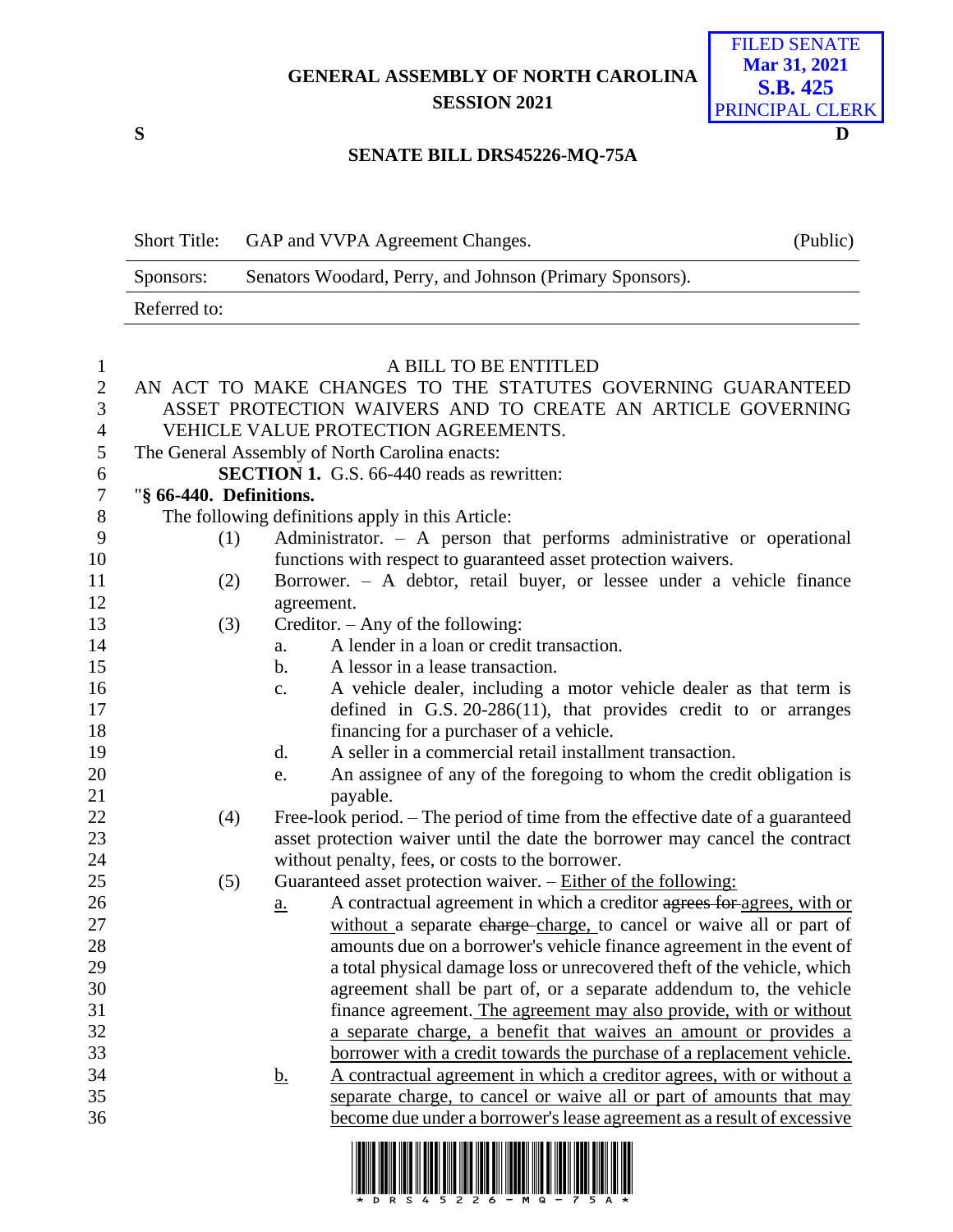|                           | <b>General Assembly Of North Carolina</b>                                                           | <b>Session 2021</b> |
|---------------------------|-----------------------------------------------------------------------------------------------------|---------------------|
|                           | wear and use of a vehicle. The agreement must be part of, or a separate                             |                     |
|                           | addendum to, the lease agreement. Excess wear and use waivers may                                   |                     |
|                           | also cancel or waive amounts due for excess mileage.                                                |                     |
| (6)                       | Insurer. - An insurance company licensed, registered, or otherwise authorized                       |                     |
|                           | to do business under Chapter 58 of the General Statutes.                                            |                     |
| (7)                       | Vehicle. $-A$ motor vehicle, as that term is defined in G.S. 20-286(10), as well                    |                     |
|                           | as self-propelled or towed vehicles designed for personal or commercial use,                        |                     |
|                           | including, but not limited to, automobiles, trucks, motorcycles, recreational                       |                     |
|                           | vehicles, all-terrain vehicles, snowmobiles, campers, boats, personal                               |                     |
|                           | watercraft, and trailers for motorcycles, boats, campers, and personal                              |                     |
|                           | watercraft.                                                                                         |                     |
| (8)                       | Vehicle finance agreement. - A loan, lease, or retail installment sales contract                    |                     |
|                           | for the purchase or lease of a vehicle."                                                            |                     |
|                           | <b>SECTION 2.</b> G.S. 66-446 reads as rewritten:                                                   |                     |
|                           | "§ 66-446. Miscellaneous provisions.                                                                |                     |
| (a)                       | Article Controls. - The offering and sale of guaranteed asset protection waivers in                 |                     |
|                           | this State shall be subject to the provisions of this Article.                                      |                     |
| (b)                       | Manner of Payment. - Guaranteed asset protection waivers may, at the option of the                  |                     |
|                           | creditor, be sold for a single payment or may be offered with a monthly or periodic payment         |                     |
| option.                   |                                                                                                     |                     |
| (c)                       | Compliance With Truth in Lending Act. - Notwithstanding any other provision of                      |                     |
|                           | law, any cost to the borrower for a guaranteed asset protection waiver subject to entered into in   |                     |
|                           | compliance with the Truth in Lending Act (15 U.S.C. § 1601, et seq.) and its implementing           |                     |
|                           | regulations, as they may be amended from time to time, shall be separately stated and is not to     |                     |
|                           | be considered a finance charge or interest. The cost of a guaranteed asset protection waiver sold   |                     |
|                           | in compliance with this Article shall be considered an authorized charge that may be financed       |                     |
|                           | under Chapter 25A of the General Statutes and shall not be considered a part of the finance charge  |                     |
| or interest thereunder.   |                                                                                                     |                     |
| (d)                       | Preservation Upon Transfer. $-$ A guaranteed asset protection waiver shall remain a                 |                     |
|                           | part of the vehicle finance agreement upon its assignment, sale, or transfer by a creditor.         |                     |
| (e)                       | Cannot Be Required. - Neither the extension of credit, the term of credit, nor the term             |                     |
|                           | of a related vehicle sale or lease may be conditioned upon the purchase of a guaranteed asset       |                     |
| protection waiver.        |                                                                                                     |                     |
| (f)                       | Forwarding of Proceeds. - A creditor that offers a guaranteed asset protection waiver               |                     |
|                           | shall report the sale of and forward funds received on all such waivers to the designated party, if |                     |
|                           | any, as prescribed in any applicable administrative services agreement, contractual liability       |                     |
|                           | policy, other insurance policy, or other specified program documents.                               |                     |
| (g)                       | Fiduciary Duty. – Funds received or held by a creditor or administrator and belonging               |                     |
|                           | to an insurer, creditor, or administrator, pursuant to the terms of a written agreement, shall be   |                     |
|                           | held by the creditor or administrator in a fiduciary capacity."                                     |                     |
|                           | <b>SECTION 3.</b> Chapter 66 of the General Statutes is amended by adding a new Article             |                     |
| to read:                  |                                                                                                     |                     |
|                           | "Article 48.                                                                                        |                     |
|                           | "Vehicle Value Protection Agreements.                                                               |                     |
| " <u>§ 66-470. Scope.</u> |                                                                                                     |                     |
|                           | The purpose of this Article is to provide a framework within which vehicle value protection         |                     |
|                           | agreements are defined and may be offered within this State.                                        |                     |
| "§ 66-471. Definitions.   |                                                                                                     |                     |
|                           | The following definitions apply in this Article:                                                    |                     |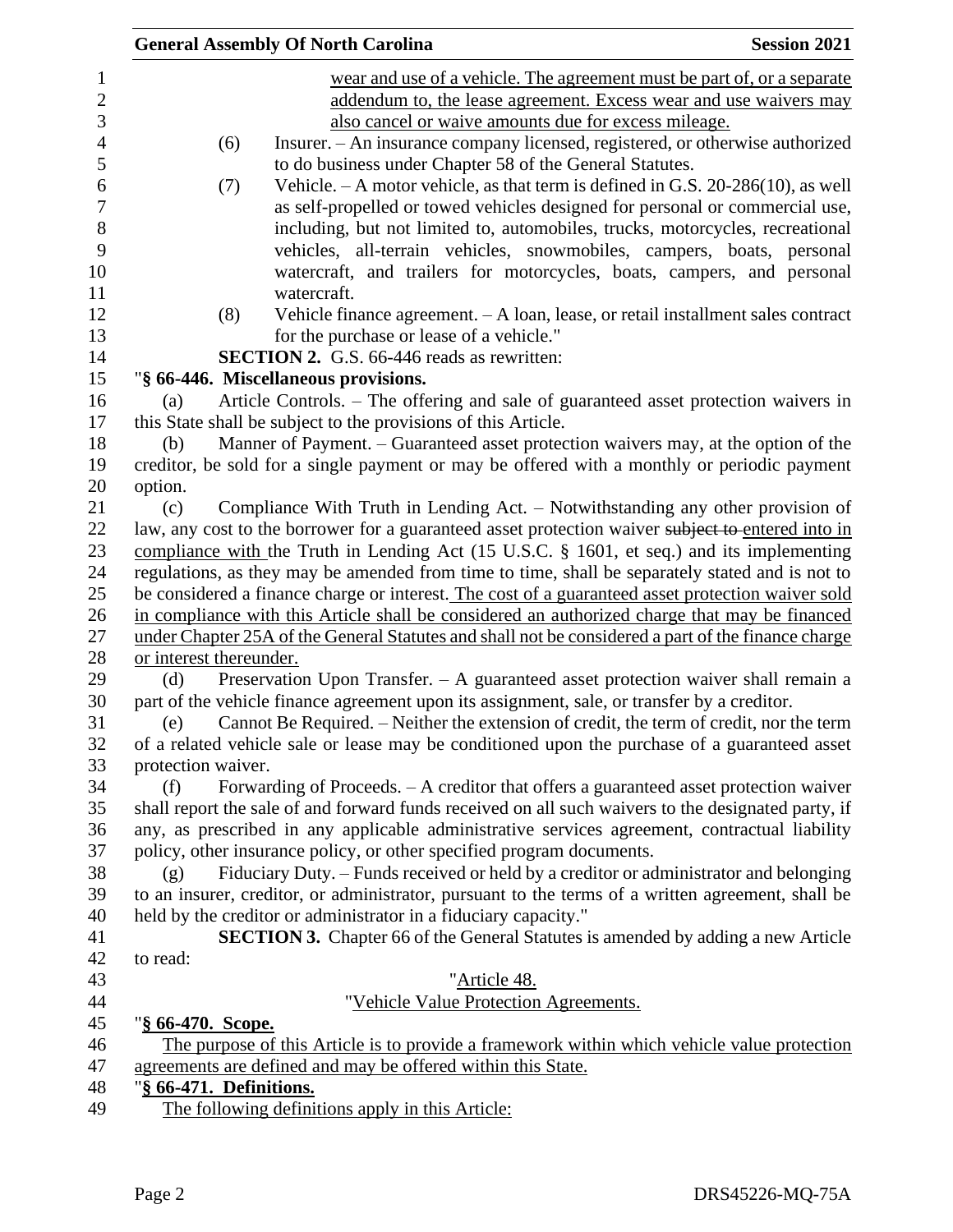|                 | <b>Session 2021</b><br><b>General Assembly Of North Carolina</b>                                                                                            |
|-----------------|-------------------------------------------------------------------------------------------------------------------------------------------------------------|
| (1)             | Administrator. – The person responsible for the administrative or operational                                                                               |
|                 | functions of vehicle value protection agreements, including, but not limited                                                                                |
|                 | to, the adjudication of claims or benefit requests by contract holders.                                                                                     |
| (2)             | Commercial. – A transaction wherein the motor vehicle will primarily be used                                                                                |
|                 | for business purposes rather than personal.                                                                                                                 |
| (3)             | <u>Contract holder. <math>-</math> A person who is the purchaser or holder of a vehicle value</u>                                                           |
|                 | protection agreement.                                                                                                                                       |
| $\frac{(4)}{4}$ | Finance agreement. $- A$ loan, retail installment sales contract, or lease for the                                                                          |
|                 | purchase, refinancing, or lease of a motor vehicle.                                                                                                         |
| (5)             | Free-look period. – The period of time from the effective date of the vehicle                                                                               |
|                 | value protection agreement until the date the vehicle value protection                                                                                      |
|                 | agreement may be canceled without penalty, fees, or costs.                                                                                                  |
| (6)             | Insurer. – An insurance company licensed, registered, or otherwise authorized                                                                               |
|                 | to issue contractual liability insurance under the insurance laws of this State.                                                                            |
| <u>(7)</u>      | Motor vehicle. – Self-propelled or towed vehicles designed for personal or                                                                                  |
|                 | commercial use, including, but not limited to, automobiles, trucks,                                                                                         |
|                 | motorcycles, recreational vehicles, all-terrain vehicles, snowmobiles,                                                                                      |
|                 | campers, boats, personal watercraft, and related trailers.                                                                                                  |
| (8)             | Person. – Includes an individual, company, association, organization,                                                                                       |
|                 | partnership, business trust, corporation, and every form of legal entity.                                                                                   |
| (9)             | Provider. $-$ A person that is obligated to provide a benefit under a vehicle                                                                               |
|                 | value protection agreement.                                                                                                                                 |
| (10)            | Vehicle value protection agreement. – Includes a contractual agreement that                                                                                 |
|                 | provides a benefit towards either the reduction of some or all of the contract                                                                              |
|                 | holder's current finance agreement deficiency balance, or towards the                                                                                       |
|                 | purchase or lease of a replacement motor vehicle or purchase of motor vehicle                                                                               |
|                 | services, upon the occurrence of an adverse event to the motor vehicle,                                                                                     |
|                 | including, but not limited to, loss, theft, damage, obsolescence, or diminished                                                                             |
|                 | value or depreciation. An agreement may include related agreements such as                                                                                  |
|                 | trade-in credit agreements, diminished value agreements, depreciation benefit<br>agreements, or other similarly named agreements. The term does not include |
|                 | debt waivers.                                                                                                                                               |
|                 | "§ 66-472. Requirements for offering vehicle value protection agreements.                                                                                   |
| (a)             | Vehicle value protection agreements in compliance with this Article may be offered,                                                                         |
|                 | sold, or given to consumers in this State.                                                                                                                  |
| (b)             | A provider may perform as an administrator or may utilize a third-party administrator                                                                       |
|                 | or other designee to be responsible for any and all of the administration of vehicle value                                                                  |
|                 | protection agreements in compliance with this Article.                                                                                                      |
| (c)             | A contract holder that has been sold a vehicle value protection agreement shall be                                                                          |
|                 | given or provided access to a copy of the agreement.                                                                                                        |
| (d)             | Notwithstanding any other provision of law to the contrary, any amount charged or                                                                           |
|                 | financed for a vehicle value protection agreement is an authorized charge that must be separately                                                           |
|                 | stated and is not to be considered a finance charge or interest. The amount charged or financed                                                             |
|                 | for the agreement may be included within the amount financed under G.S. 25A-9 and shall not                                                                 |
|                 | be considered a part of the finance charge or interest thereunder.                                                                                          |
| (e)             | In order to assure the faithful performance of the provider's obligations to its contract                                                                   |
|                 | holders, each provider shall comply with one of the following requirements:                                                                                 |
| (1)             | Reimbursement insurance policy. – The insurance of all of vehicle value                                                                                     |
|                 | protection agreements under a reimbursement insurance policy issued by an                                                                                   |
|                 | insurer licensed, registered, or otherwise authorized to do business in this State                                                                          |
|                 | that meets one of the following criteria:                                                                                                                   |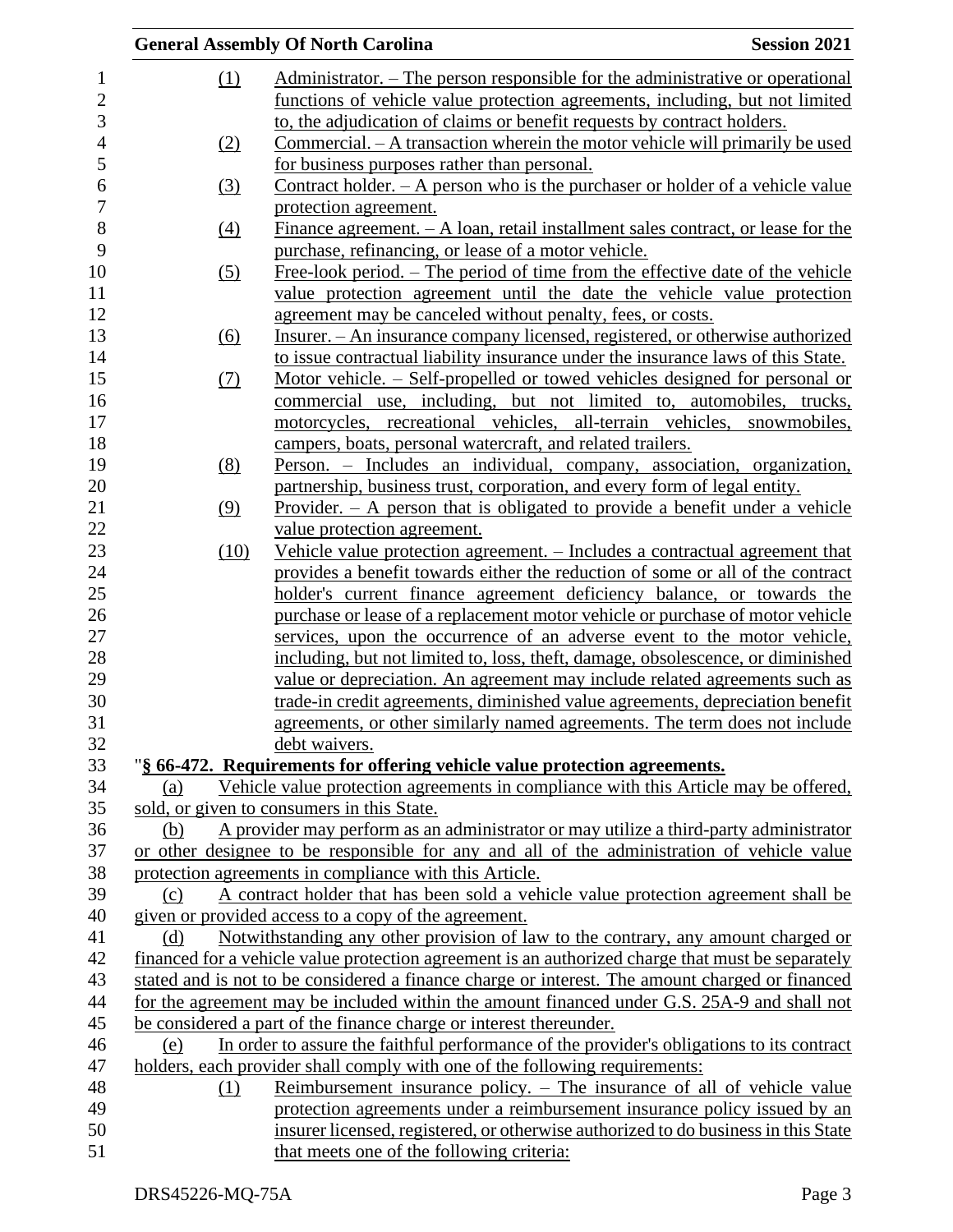| <b>General Assembly Of North Carolina</b>  |                                                                                                                                                                   | <b>Session 2021</b>                                                    |
|--------------------------------------------|-------------------------------------------------------------------------------------------------------------------------------------------------------------------|------------------------------------------------------------------------|
| $a_{\cdot}$                                |                                                                                                                                                                   | The insurer issuing the reimbursement policy must continuously         |
|                                            |                                                                                                                                                                   | maintain surplus as to policyholders and paid-in capital of at least   |
|                                            | fifteen million dollars (\$15,000,000).                                                                                                                           |                                                                        |
| <u>b.</u>                                  |                                                                                                                                                                   | The insurer issuing the reimbursement insurance policy must            |
|                                            |                                                                                                                                                                   | continuously maintain surplus as to policyholders and paid-in capital  |
|                                            |                                                                                                                                                                   | of less than fifteen million dollars (\$15,000,000) but at least ten   |
|                                            |                                                                                                                                                                   | million dollars (\$10,000,000), and the company maintains a ratio of   |
|                                            |                                                                                                                                                                   | net written premiums, wherever written, to surplus as to policyholders |
|                                            | and paid-in capital of not greater than three-to-one (3:1).                                                                                                       |                                                                        |
| (2)                                        | Maintenance of net worth. $- A$ provider shall do all of the following:                                                                                           |                                                                        |
| a.                                         |                                                                                                                                                                   | Maintain, or together with its parent company maintain, a net worth or |
|                                            |                                                                                                                                                                   | stockholders' equity of at least one hundred million dollars           |
|                                            | (\$100,000,000).                                                                                                                                                  |                                                                        |
| <u>b.</u>                                  |                                                                                                                                                                   | Maintain a copy of the provider's or the provider's parent company's   |
|                                            |                                                                                                                                                                   | most recent Form 10-K or Form 20-F filed with the Securities and       |
|                                            |                                                                                                                                                                   | Exchange Commission (SEC) within the last calendar year, or if the     |
|                                            |                                                                                                                                                                   | company does not file with the SEC, a copy of the company's audited    |
|                                            |                                                                                                                                                                   | financial statements, which shows a net worth of the provider or its   |
|                                            | of<br>at least one<br>parent company                                                                                                                              | hundred million dollars                                                |
|                                            |                                                                                                                                                                   | (\$100,000,000). If the provider's parent company's Form 10-K, Form    |
|                                            |                                                                                                                                                                   | 20-F, or financial statements are utilized to meet the provider's      |
|                                            |                                                                                                                                                                   | financial security requirement, then the parent company shall agree to |
|                                            |                                                                                                                                                                   | guarantee the obligations of the provider relating to vehicle value    |
|                                            | protection agreements sold by the provider in this State.                                                                                                         |                                                                        |
|                                            | Except for the requirements specified in this subsection, no other financial security                                                                             |                                                                        |
|                                            | requirements shall be required for vehicle value protection agreement providers.                                                                                  |                                                                        |
| (f)                                        | Neither the extension of credit, nor the terms of credit, nor the terms of the related                                                                            |                                                                        |
|                                            | motor vehicle sale or lease shall be conditioned upon the consumer's payment for or financing of                                                                  |                                                                        |
|                                            | any charge for a vehicle value protection agreement. Vehicle value protection agreements may                                                                      |                                                                        |
|                                            | be discounted or given at no charge in connection with the purchase of other noncredit-related                                                                    |                                                                        |
| goods or services.                         |                                                                                                                                                                   |                                                                        |
| (g)                                        | A vehicle value protection agreement shall include a term stating that if a contract                                                                              |                                                                        |
|                                            | holder cancels the agreement within the free-look period, the contract holder will be entitled to a                                                               |                                                                        |
|                                            | full refund of the purchase price paid by the contract holder, if any, so long as no benefits have<br>been provided. A free-look period must be at least 30 days. |                                                                        |
| (h)                                        | If the provider of the vehicle value protection agreement cancels the agreement, the                                                                              |                                                                        |
|                                            | provider shall mail a written notice to the contract holder at the last known address of the contract                                                             |                                                                        |
|                                            | holder contained in the records of the provider at least five days prior to cancellation. Prior notice                                                            |                                                                        |
|                                            | to the contract holder is not required if the reason for cancellation is nonpayment of the provider                                                               |                                                                        |
|                                            | fee, a material misrepresentation by the contract holder to the provider or administrator, or a                                                                   |                                                                        |
|                                            | substantial breach of duties by the contract holder relating to the covered product or its use. The                                                               |                                                                        |
|                                            | notice shall state the effective date of the cancellation and the reason for the cancellation. If a                                                               |                                                                        |
|                                            | vehicle value protection agreement is cancelled by the provider for a reason other than                                                                           |                                                                        |
|                                            | nonpayment of the provider fee, the provider shall refund to the contract holder one hundred                                                                      |                                                                        |
|                                            | percent (100%) of the unearned pro rata provider fee paid by the contract holder, if any. If                                                                      |                                                                        |
|                                            | coverage under the vehicle value protection agreement continues after a claim, then any refund                                                                    |                                                                        |
|                                            | may deduct claims paid. A reasonable administrative fee, not exceeding seventy-five dollars                                                                       |                                                                        |
| (\$75.00), may be charged by the provider. |                                                                                                                                                                   |                                                                        |
| "§ 66-473. Disclosures.                    |                                                                                                                                                                   |                                                                        |
|                                            | Vehicle value protection agreements must disclose in writing and in clear, understandable                                                                         |                                                                        |
|                                            |                                                                                                                                                                   |                                                                        |

51 language that is easy to read all of the following: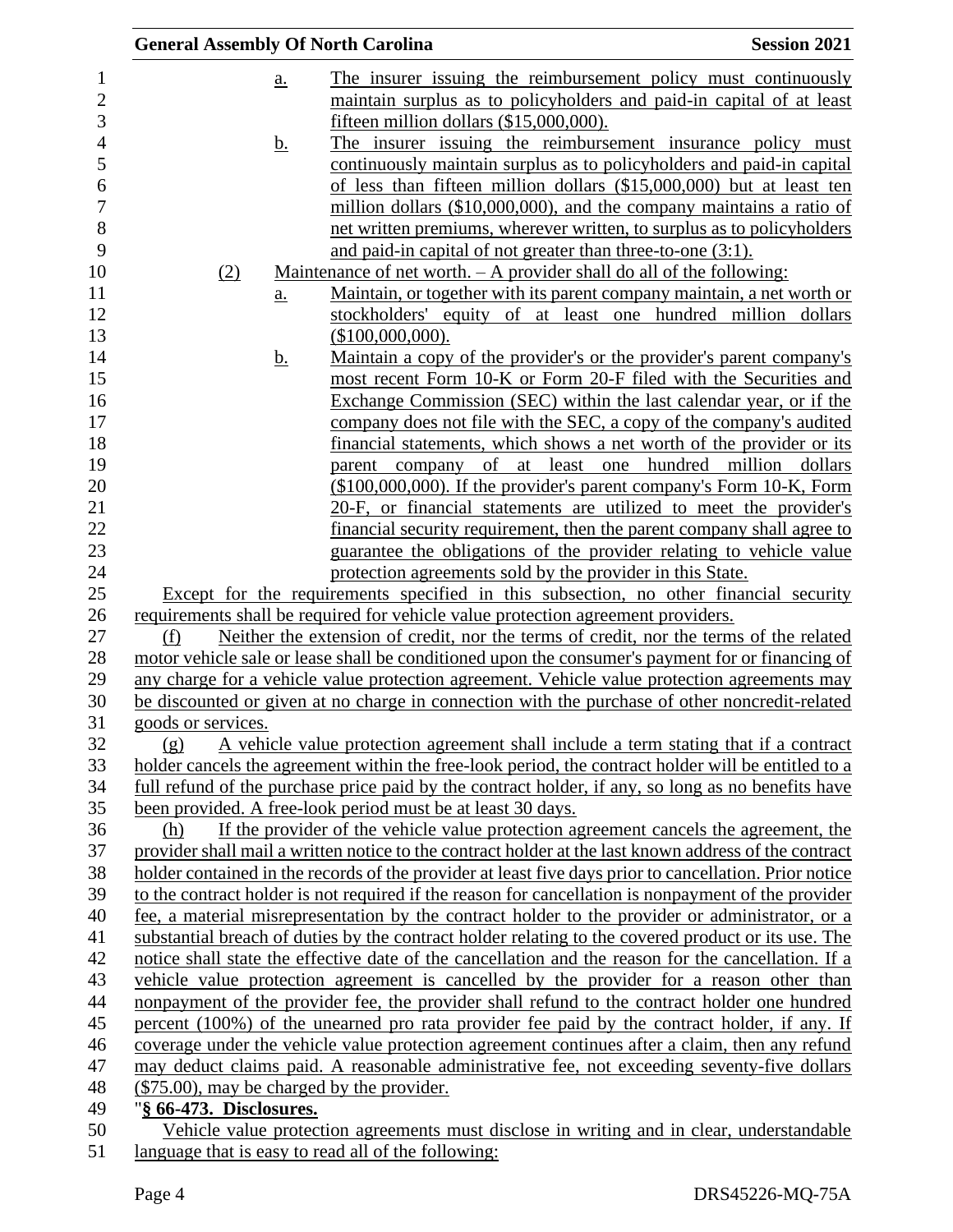|                         | <b>General Assembly Of North Carolina</b>                                                                                                                                            | <b>Session 2021</b> |
|-------------------------|--------------------------------------------------------------------------------------------------------------------------------------------------------------------------------------|---------------------|
| (1)                     | The name and address of the provider, contract holder, and administrator, if                                                                                                         |                     |
|                         | any.                                                                                                                                                                                 |                     |
| (2)                     | The terms of the vehicle value protection agreement, including, without                                                                                                              |                     |
|                         | limitation, the purchase price to be paid by the contract holder, if any, the                                                                                                        |                     |
|                         | requirements for eligibility, conditions of coverage, and exclusions.                                                                                                                |                     |
| (3)                     | A statement that the vehicle value protection agreement may be cancelled by                                                                                                          |                     |
|                         | the contract holder within a free-look period as specified in the vehicle value                                                                                                      |                     |
|                         | protection agreement, and that, if cancelled, the contract holder will be entitled                                                                                                   |                     |
|                         | to a full refund of the purchase price paid by the contract holder, if any, so                                                                                                       |                     |
|                         | long as no benefits have been provided.                                                                                                                                              |                     |
| (4)                     | The procedure the contract holder must follow, if any, to obtain a benefit under                                                                                                     |                     |
|                         | the terms and conditions of the vehicle value protection agreement, including,                                                                                                       |                     |
|                         | if applicable, a telephone number or website and address where the contract                                                                                                          |                     |
|                         | holder may apply for a benefit.                                                                                                                                                      |                     |
| (5)                     | Whether the vehicle value protection agreement is cancellable after the                                                                                                              |                     |
|                         | free-look period and the conditions under which it may be cancelled, including                                                                                                       |                     |
|                         | the procedures for requesting any refund of the unearned purchase price paid                                                                                                         |                     |
|                         | by the contract holder.                                                                                                                                                              |                     |
| (6)                     | In the event of cancellation, the methodology for calculating any refund of the                                                                                                      |                     |
|                         | unearned purchase price of the vehicle value protection agreement due.                                                                                                               |                     |
| <u>(7)</u>              | A statement that neither the extension of credit, nor the terms of the credit, nor                                                                                                   |                     |
|                         | the terms of the related motor vehicle sale or lease may be conditioned upon                                                                                                         |                     |
|                         | the purchase of the vehicle value protection agreement.                                                                                                                              |                     |
| (8)                     | A statement of the terms, restrictions, or conditions governing cancellation of                                                                                                      |                     |
|                         | the vehicle value protection agreement prior to the termination or expiration                                                                                                        |                     |
|                         | date of the vehicle value protection agreement by either the provider or the                                                                                                         |                     |
|                         | contract holder.                                                                                                                                                                     |                     |
|                         | "§ 66-474. Commercial transaction exemptions.                                                                                                                                        |                     |
|                         | G.S. 66-473(5) and (7) shall not apply to vehicle value protection agreements offered in                                                                                             |                     |
|                         | connection with a commercial transaction.                                                                                                                                            |                     |
| "§ 66-475. Enforcement. |                                                                                                                                                                                      |                     |
|                         | The Attorney General may take action necessary or appropriate to enforce the provisions of                                                                                           |                     |
|                         | this Article and to protect vehicle value protection agreement consumers in this State. After                                                                                        |                     |
|                         | proper notice and opportunity for hearing, the Attorney General may do the following:                                                                                                |                     |
| (1)                     | Order the creditor, provider, administrator, or any other person not in                                                                                                              |                     |
|                         | compliance with this Article to cease and desist from product-related                                                                                                                |                     |
|                         | operations which are in violation of this Article.                                                                                                                                   |                     |
| (2)                     | Impose a penalty of not more than five hundred dollars (\$500.00) per violation                                                                                                      |                     |
|                         | and no more than ten thousand dollars (\$10,000) in the aggregate for all                                                                                                            |                     |
|                         | violations of a similar nature. For purposes of this section, violations are of a                                                                                                    |                     |
|                         | similar nature if the violation consists of the same or similar course of conduct,                                                                                                   |                     |
|                         | action, or practice, irrespective of the number of times the action, conduct, or                                                                                                     |                     |
|                         | practice which is determined to be a violation of this Article occurred.                                                                                                             |                     |
| "§ 66-476. Intent.      |                                                                                                                                                                                      |                     |
|                         | Vehicle value protection agreements are not insurance and are exempt from the provisions of                                                                                          |                     |
|                         | Chapter 58 of the General Statutes, as are persons administering, marketing, selling, or offering                                                                                    |                     |
|                         | to sell vehicle value protection agreements to consumers. All vehicle value protection agreements                                                                                    |                     |
|                         | issued prior to and after the date of enactment of this Article shall not be construed as insurance."                                                                                |                     |
|                         | <b>SECTION 4.</b> If any provision of this act, or the application of that provision to any<br>incorporation as a hold involve the nomeipole of this est, and the evolvestion of the |                     |